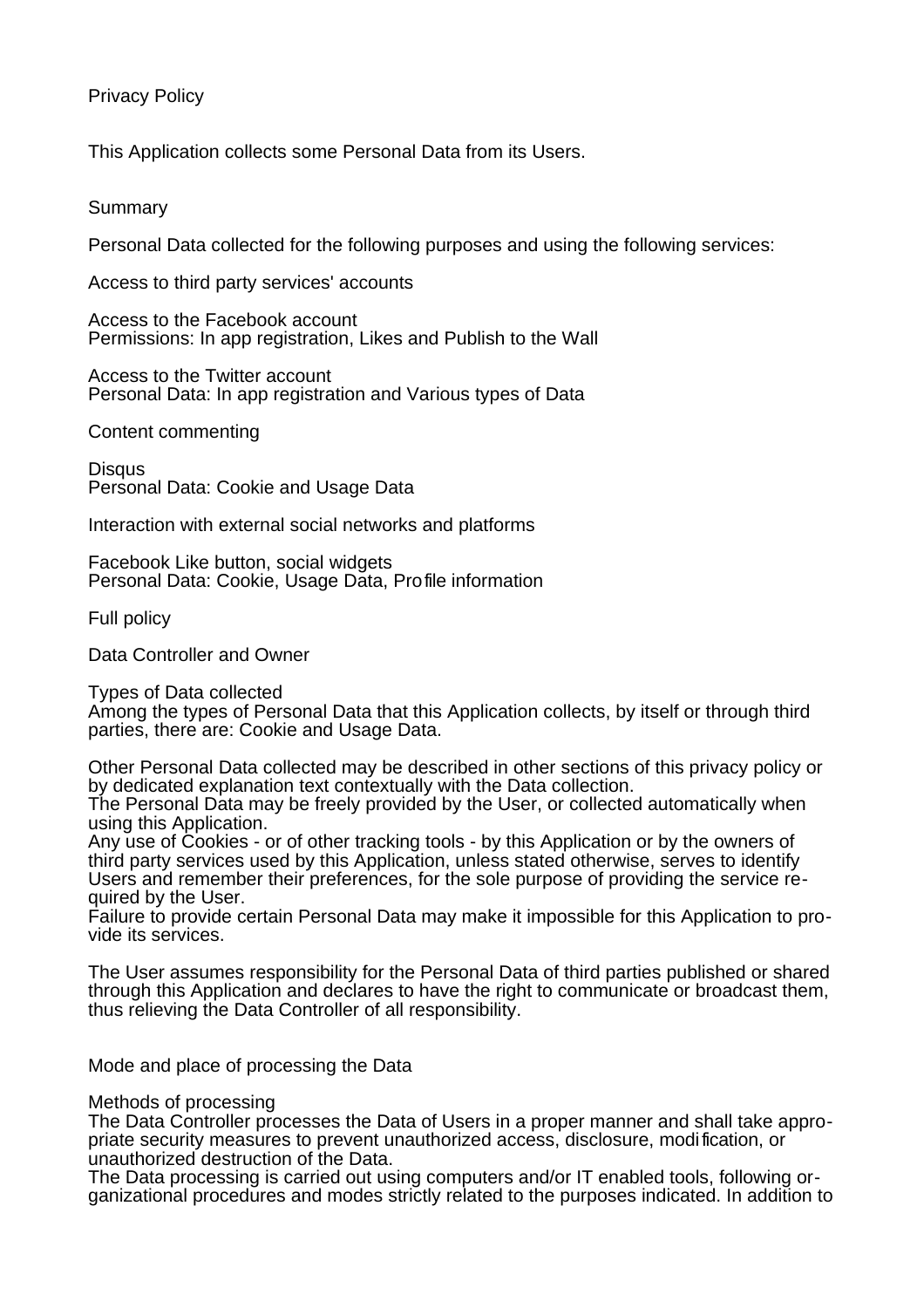the Data Controller, in some cases, the Data may be accessible to certain types of persons in charge, involved with the operation of the site (administration, sales, marketing, legal, system administration) or external parties (such as third party technical service providers, mail carriers, hosting providers, IT companies, communications agencies) appointed, if necessary, as Data Processors by the Owner. The updated list of these parties may be requested from the Data Controller at any time.

### Place

The Data is processed at the Data Controller's operating offices and in any other places where the parties involved with the processing are located. For further information, please contact the Data Controller.

# Retention time

The Data is kept for the time necessary to provide the service requested by the User, or stated by the purposes outlined in this document, and the User can always request that the Data Controller suspend or remove the data.

# The use of the collected Data

The Data concerning the User is collected to allow the Application to provide its services, as well as for the following purposes: Access to third party services' accounts, Creation of the user in app profile, Content commenting and Interaction with external social networks and platforms.

The Personal Data used for each purpose is outlined in the specific sections of this document.

Facebook permissions asked by this Application

This Application may ask some Facebook permissions allowing it to perform actions with the User's Facebook account and to retrieve information, including Personal Data, from it.

For more information about the following permissions, refer to the Facebook permissions documentation (https://developers.facebook.com/docs/authentication/permissions/) and to the Facebook privacy policy (https://www.facebook.com/about/privacy/).

The permissions asked are the following:

### Basic information

By default, this includes certain User's Data such as id, name, picture, gender, and their locale. Certain connections of the User, such as the Friends, are also available. If the user has made more of their data public, more information will be available.

Likes

Provides access to the list of all of the pages the user has liked.

Publish to the Wall

Enables the app to post content, comments, and likes to a user's stream and to the streams of the user's friends.

Detailed information on the processing of Personal Data Personal Data is collected for the following purposes and using the following services:

Access to third party services' accounts

These services allow this Application to access Data from your account on a third party service and perform actions with it.

These services are not activated automatically, but require explicit authorization by the User.

Access to the Facebook account (This Application) This service allows this Application to connect with the User's account on the Facebook social network, provided by Facebook Inc.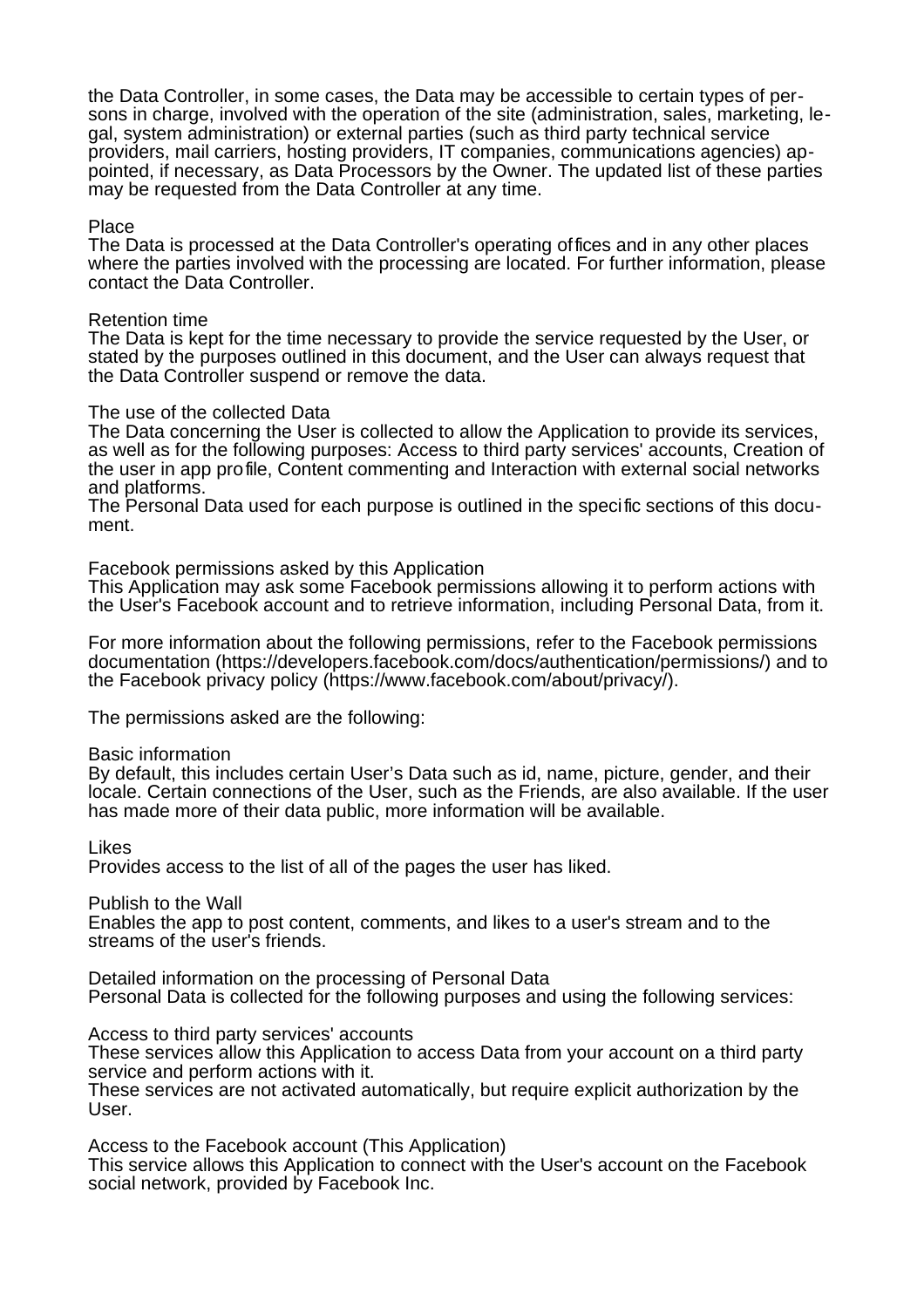Permissions asked: Likes and Publish to the Wall.

Place of processing : USA – Privacy Policy https://www.facebook.com/policy.php

Access to the Twitter account (This Application) This service allows this Application to connect with the User's account on the Twitter social network, provided by Twitter Inc.

Personal Data collected: Various types of Data.

Place of processing : USA – Privacy Policy http://twitter.com/privacy

Content commenting

Content commenting services allow Users to make and publish their comments on the contents of this Application.

Depending on the settings chosen by the Owner, Users may also leave anonymous comments. If there is an email address among the Personal Data provided by the User, it may be used to send notifications of comments on the same content. Users are responsible for the content of their own comments.

If a content commenting service provided by third parties is installed, it may still collect web traffic data for the pages where the comment service is installed, even when users do not use the content commenting service.

Disqus (Disqus)

Disqus is a content commenting service provided by Big Heads Labs Inc.

Personal Data collected: Cookie and Usage Data.

Place of processing : USA – Privacy Policy http://docs.disqus.com/help/30/

Interaction with external social networks and platforms

These services allow interaction with social networks or other external platforms directly from the pages of this Application.

The interaction and information obtained by this Application are always subject to the User's privacy settings for each social network.

If a service enabling interaction with social networks is installed it may still collect traffic data for the pages where the service is installed, even when Users do not use it.

Facebook Like button and social widgets (Facebook)

The Facebook Like button and social widgets are services allowing interaction with the Facebook social network provided by Facebook Inc.

Personal Data collected: Cookie and Usage Data.

Place of processing : USA – Privacy Policy http://www.facebook.com/privacy/explanation.php

Additional information about Data collection and processing

Legal action

The User's Personal Data may be used for legal purposes by the Data Controller, in Court or in the stages leading to possible legal action arising from improper use of this Application or the related services.

The User is aware of the fact that the Data Controller may be required to reveal personal data upon request of public authorities.

Additional information about User's Personal Data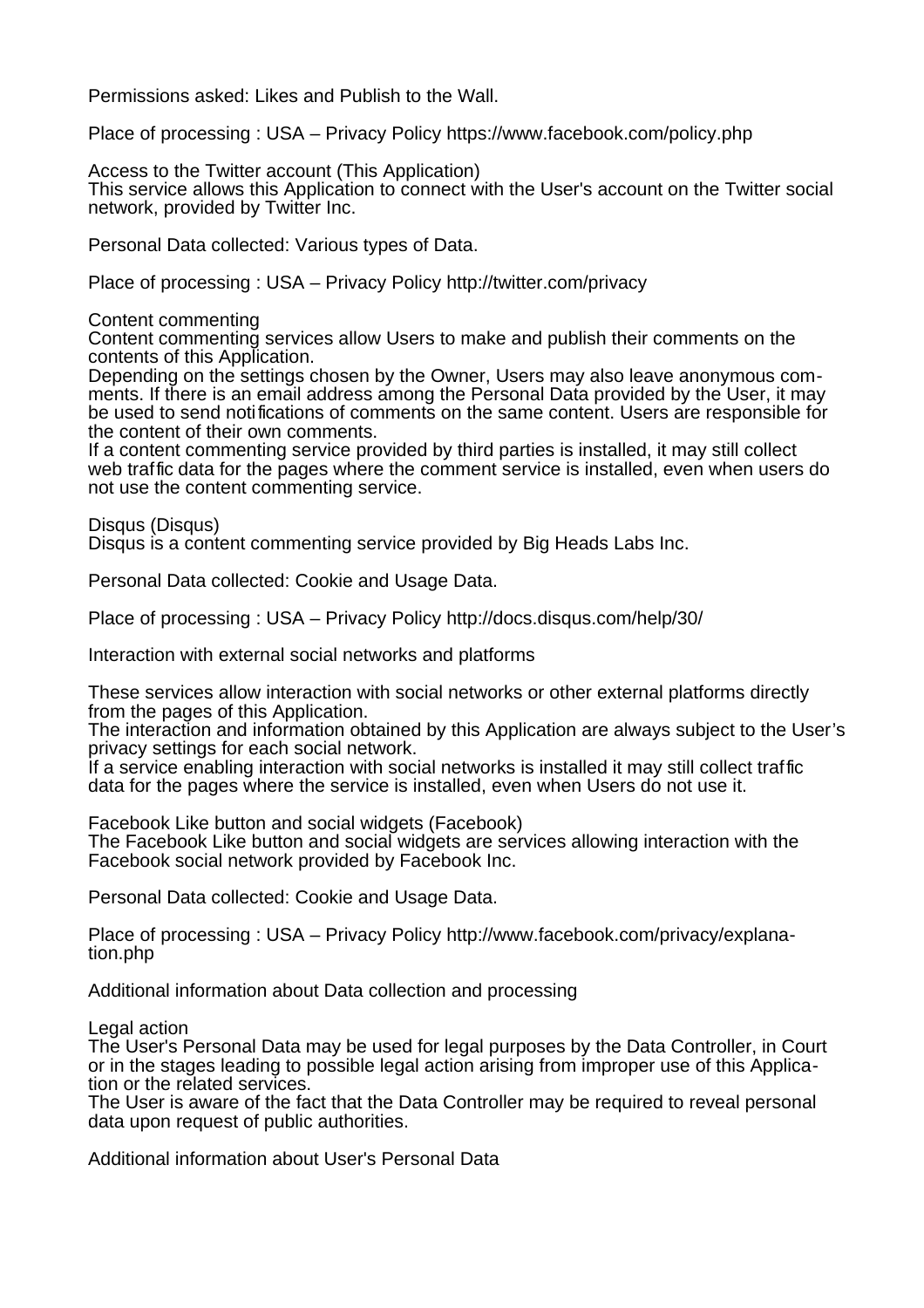In addition to the information contained in this privacy policy, this Application may provide the User with additional and contextual information concerning particular services or the collection and processing of Personal Data upon request.

#### System Logs and Maintenance

For operation and maintenance purposes, this Application and any third party services may collect files that record interaction with this Application (System Logs) or use for this purpose other Personal Data (such as IP Address).

#### Information not contained in this policy

More details concerning the collection or processing of Personal Data may be requested from the Data Controller at any time. Please see the contact information at the beginning of this document.

#### The rights of Users

Users have the right, at any time, to know whether their Personal Data has been stored and can consult the Data Controller to learn about their contents and origin, to verify their accuracy or to ask for them to be supplemented, cancelled, updated or corrected, or for their transformation into anonymous format or to block any data held in violation of the law, as well as to oppose their treatment for any and all legitimate reasons. Requests should be sent to the Data Controller at the contact information set out above.

#### This Application does not support "Do Not Track" requests.

To determine whether any of the third party services it uses honor the "Do Not Track" requests, please read their privacy policies.

#### Changes to this privacy policy

The Data Controller reserves the right to make changes to this privacy policy at any time by giving notice to its Users on this page. It is strongly recommended to check this page often, referring to the date of the last modification listed at the bottom. If a User objects to any of the changes to the Policy, the User must cease using this Application and can request that the Data Controller erase the Personal Data. Unless stated otherwise, the thencurrent privacy policy applies to all Personal Data the Data Controller has about Users.

### Information from the use of our Applications

When you use our mobile apps, we may collect certain information in addition to information described elsewhere in this Policy. For example, we may collect information about the type of device and operating system you use. We may ask you if you want to receive push notifications about activity in your account. If you have opted in to these notifications and no longer want to receive them, you may turn them off through your operating system. We may ask for, access or track location-based information from your mobile device so that you can test location-based features offered by the Services or to receive targeted push notifications based on your location. If you have opted in to share those location-based information, and no longer want to share them, you may turn sharing off through your operating system. We may use mobile analytics software (such as crashlytics.com) to better understand how people use our application. We may collect information about how often you use the application and other performance data.

### Definitions and legal references

### Personal Data (or Data)

Any information regarding a natural person, a legal person, an institution or an association, which is, or can be, identified, even indirectly, by reference to any other information, including a personal identification number.

### Usage Data

Information collected automatically from this Application (or third party services employed in this Application ), which can include: the IP addresses or domain names of the comput-